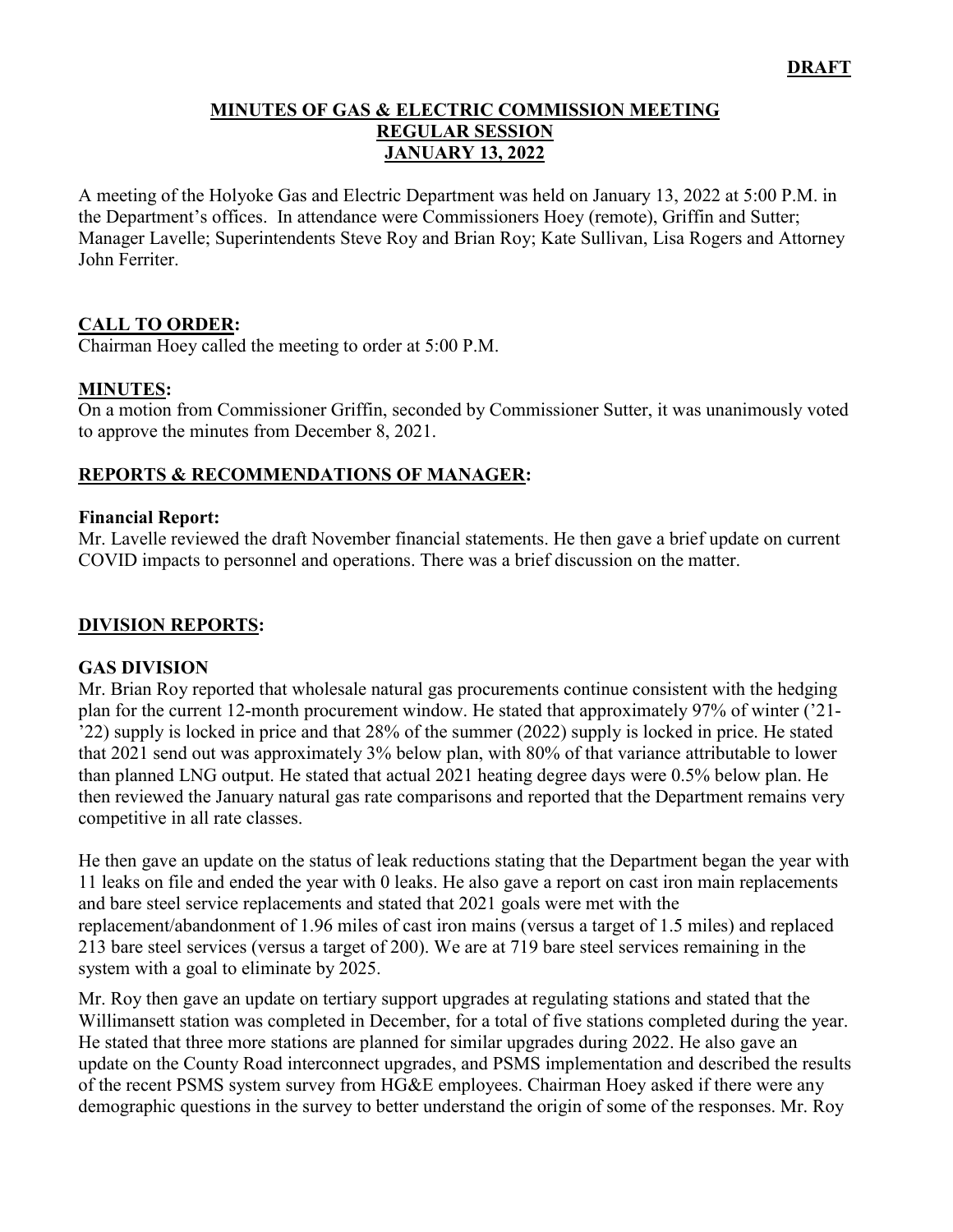stated that there were not sufficient demographics to give further information on the origin of responses.

Mr. Roy continued with an update on the recent DPU audit of the Emergency Response Plan and stated that the DPU noted five findings on their exit report. Mr. Roy stated that all findings have been addressed and a response has been submitted to the DPU regarding the corrective actions. He then gave an update on the impact of the natural gas moratorium and the actions that the Department is taking to try to lift the moratorium. There was a brief discussion on the matter.

## **ELECTRIC DIVISION**

### **Power Supply:**

Mr. Steve Roy reviewed the January electric rate comparisons and reported that the Department remains competitive in all rate classes. He then reviewed the January Mark-to-Market report and reported that all transactions are within policy limits. He also gave an update on peak load reduction activities and an update on in-progress and proposed Battery Storage projects. There was a brief discussion on the matter.

## **TRANSMISSION & DISTRIBUTION**

Mr. Roy reported that nineteen (19) T&D commitments have been completed since last month and that all fifty (50) T&D commitments planned for 2021 were completed on schedule. He also reported that staff is currently in the design phase for 2021 projects and he gave a brief update on COVID mitigation efforts in the Electric Division. There was a brief discussion on the matter.

## **ELECTRIC PRODUCTION**

Mr. Roy reported that December hydro generation was 20% ahead of plan and stated that 2021 generation finished at 13% ahead of plan (265,460 MWh vs 235,000 MWh). He further reported that January production has been ahead of plan to date, but that icing has recently negatively impacted generation. He then reported that Voith Hydro has completed the Hadley Falls Unit #2 wicket gate design and will begin fabrication, which is expected to take 12 months to complete. He also gave a brief update on Cobble Mountain operations. There was a brief discussion on the matter.

## **TELECOMMUNICATIONS**

Mr. Lavelle gave an update on the status of sales activity and capital projects. He further reported that the IT team completed the implementation of multi-factor authentication by the end of December for all HG&E employees that have network access. He also stated that the Department would continue cyber security training throughout the year for all employees as well as employ a third party to assist with assessing the Department's cyber security posture. There was a brief discussion on the matter.

## **MARKETING AND COMMUNICATIONS**

Ms. Sullivan presented an update on the analysis of electric vehicle total cost of ownership and reported that additional work is required before vehicle purchase recommendations are made. She also gave an update on the plan to install 4 electric vehicle chargers at various points in the City during the Spring. She then gave an update on customer interest in the Whole Home Air Source Heat Pump Program and stated that twelve applications have been submitted by customers to date, but none have decided to move forward at this point due to the costs quoted by contractors. She also reported that the website re-design is substantially complete with a focus on improving accessibility and navigation, while providing a new Clean Energy Dashboard and Safety information. She gave a brief demonstration of the new website. There was a brief discussion on the matter.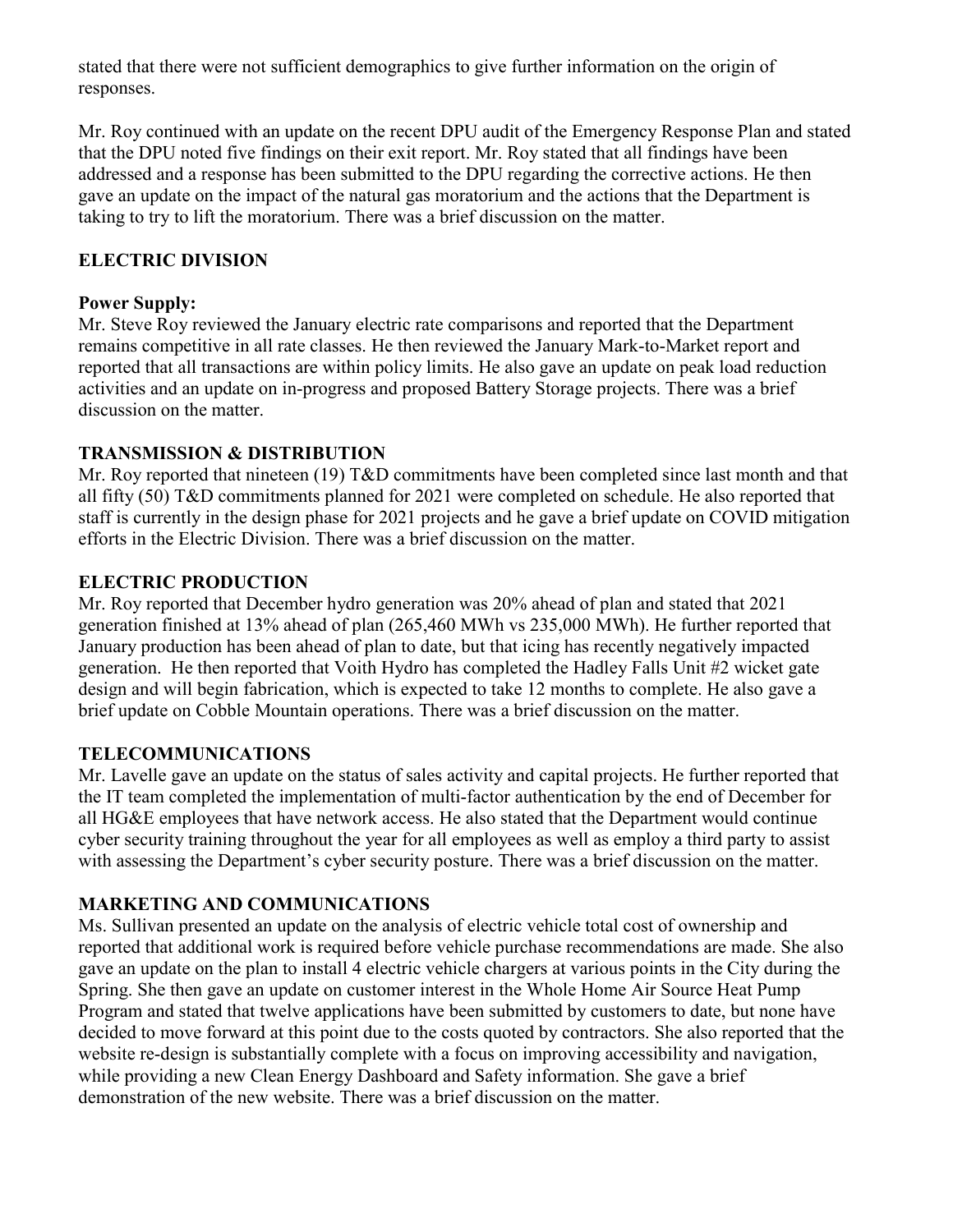#### **NEW BUSINESS:**

## **COMMERCIAL ENERGY CONSERVATION ASSISTANCE REQUEST – CAPRI PIZZA:**

Mr. Lavelle recommended that the Commission approve a Commercial Energy Assistance request from the owners of 18 Cabot Street in the amount of \$26,800, for the installation of a new energy efficient HVAC system. After a brief discussion and on a motion from Commissioner Griffin, seconded by Commissioner Sutter, it was unanimously voted to authorize the assistance per the recommendation of management.

## **BID AUTHORIZATIONS:**

**2022 ONE TIME PURCHASES & ANNUAL CONTRACTS:** Mr. Lavelle requested that the Commission authorize the solicitation of bids for the 2022 list of anticipated one-time purchases and annual contracts consistent with the January 6, 2022 memorandum from Purchasing Coordinator, Chi Wong. After a brief discussion and on a motion from Commissioner Griffin, seconded by Commissioner Sutter, it was unanimously voted to authorize the solicitation of bids per the recommendation of management.

## **BIDS RECEIVED:**

**ELECTRIC METERS ANNUAL CONTRACT- EXTENSION:** Mr. Lavelle recommended that the Commission authorize a one year extension to the annual contract for Electric Meters with AvCom, Inc., with unit price adjustments consistent with those shown on the January 5, 2022 memorandum from Purchasing Coordinator, Chi Wong. After a brief discussion and on a motion from Commissioner Griffin, seconded by Commissioner Sutter, it was unanimously voted to authorize the contract extension per the recommendation of management.

**HYDRAULIC STRUCTURES MAINTENANCE & REPAIRS ANNUAL CONTRACT:** Mr. Lavelle recommended that the Commission award the contract for Hydraulic Structures Maintenance & Repairs to Gardner Construction and Industrial Services, Inc., the low and only bidder meeting all requirements for the solicitation. After a brief discussion and on a motion from Commissioner Griffin, seconded by Commissioner Sutter, it was unanimously voted to award the contract per the recommendation of management.

**OVERHEAD CRANES & HOISTS INSPECTIONS ANNUAL CONTRACT:** Mr. Lavelle recommended that the Commission award the contract for Overhead Cranes & Hoists Inspections to Mass Crane & Hoists Services, Inc., the low and only bidder meeting all requirements for the solicitation. After a brief discussion and on a motion from Commissioner Griffin, seconded by Commissioner Sutter, it was unanimously voted to award the contract per the recommendation of management.

**100G DLS ERTS – PURCHASE APPROVAL:** Mr. Lavelle requested authorization for the expenditure of up to \$13,408 for the purchase of two hundred fifteen (215) 100G DLS ERTs from AvCom to be attached to new gas meters to allow for remote read capabilities on those new meters.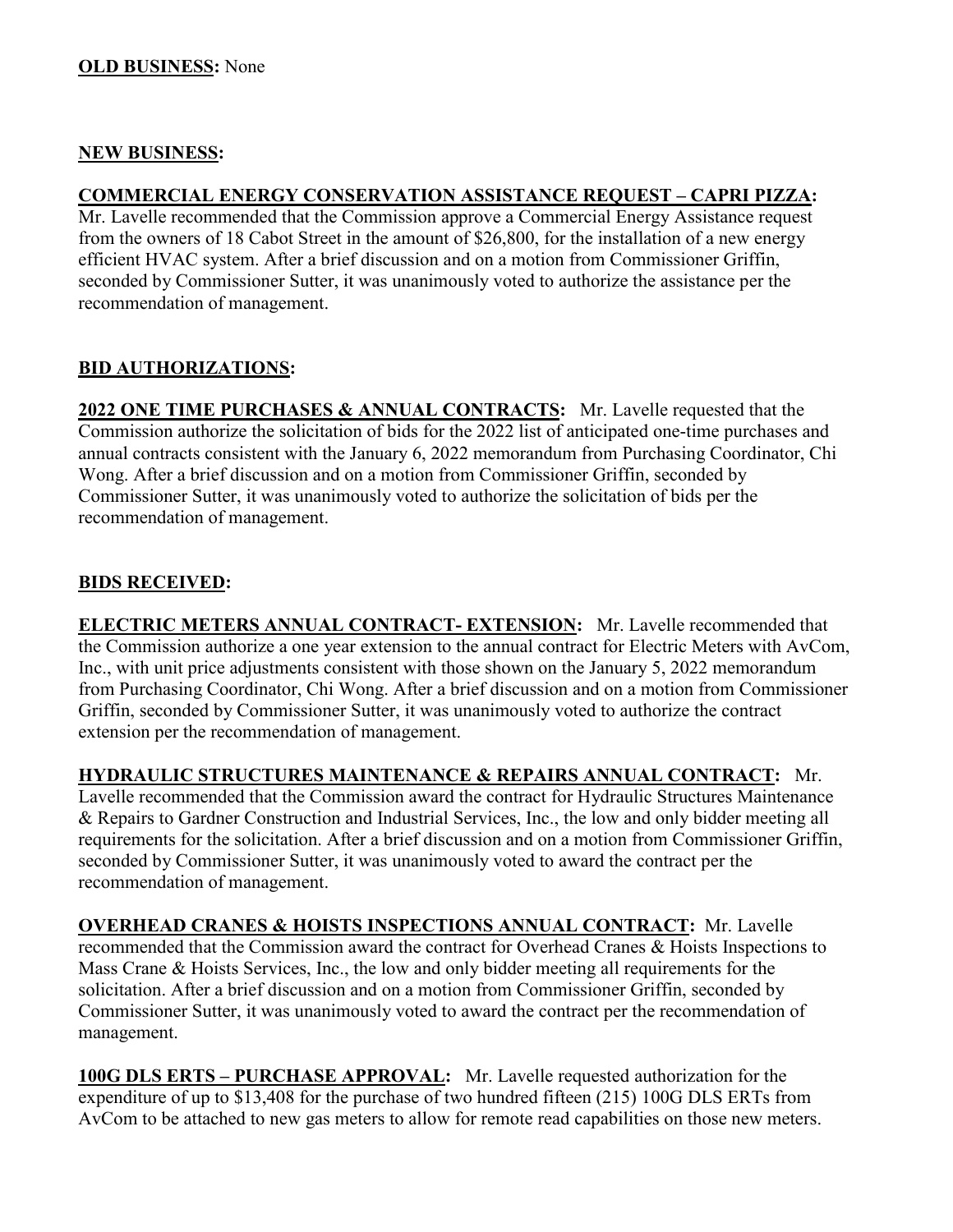After a brief discussion and on a motion from Commissioner Griffin, seconded by Commissioner Sutter, it was unanimously voted to authorize the expenditure per the recommendation of management.

**TRANSMISSION LINE ACCESS GATE – PURCHASE APPROVAL:** Mr. Lavelle requested authorization for the expenditure of up to \$20,977 for the purchase and installation of a 20-foot long access gate to allow Department staff access to transmission assets between Ashley Reservoir and the adjacent railroad tracks. After a brief discussion and on a motion from Commissioner Griffin, seconded by Commissioner Sutter, it was unanimously voted to authorize the expenditure per the recommendation of management.

**CISCO CONNECTED GRID ROUTERS – PURCHASE APPROVAL:** Mr. Lavelle requested authorization for the expenditure of up to \$29,250 for the purchase of three (3) Cisco Connected Grid Routers that are required due to the deployment of additional AMI meters in order to ensure accurate and timely data acquisition from all meters. After a brief discussion and on a motion from Commissioner Griffin, seconded by Commissioner Sutter, it was unanimously voted to authorize the expenditure per the recommendation of management.

**LINE LOCATOR – PURCHASE APPROVAL:** Mr. Lavelle requested authorization for the expenditure of up to \$8,147 for the purchase of a radio detection RD8200 line locator kit for use in locating underground gas and electric facilities. He stated that one of the two existing units is approximately 30 years old and at the end of its useful life. After a brief discussion and on a motion from Commissioner Griffin, seconded by Commissioner Sutter, it was unanimously voted to authorize the expenditure per the recommendation of management.

# **ELECTRIC VEHICLE EDUCATION & AWARENESS PROGRAM – PURCHASE**

**APPROVAL:** Mr. Lavelle requested authorization for the expenditure of up to \$10,800 to extend HG&E's participation in Energy New England's (ENE) Electric Vehicle (EV) Education and Awareness program. She stated that ENE maintains a unique HG&E website for HG&E customers as well as an "800" number with a dedicated EV specialist to answer any customer questions. He further stated that ENE provides training and education to local dealerships regarding EV's and HG&E and other incentives. After a brief discussion and on a motion from Commissioner Griffin, seconded by Commissioner Sutter, it was unanimously voted to authorize the expenditure per the recommendation of management.

## **COMMUNICATIONS:**

- 01/07/22 Draft Commission Meeting Minutes from 12/08/21
- 01/04/22 JL/DD/Financial Statements, Balance Sheet & Summary Report November 2021
- 12/14/21 KC/MC/Commercial Assistance Request Capri Pizza
- 01/06/22 JL/CW/2022 One Time Purchases & Annual Contracts
- 01/05/22 JL/CW/Recommendation Extension of Electric Meters Annual Contract (Revised)
- 01/05/22 JL/CW/Bid Recommendation Hydraulic Structures Maintenance & Repairs Annual **Contract**
- 01/05/22 JL/CW/Bid Recommendation Overhead Cranes & Hoists Inspections Annual Contract
- 01/06/22 BR/RL/Purchasing Approval: 100G DLS ERTs
- 01/05/22 SR/JB/Purchasing Approval: Transmission Line Access Gate
- 01/06/22 SR/RL/Purchasing Approval: Cisco Connected Grid Routers
- 01/07/22 BR/MK/Purchasing Approval: Line Locator
- 01/11/22 JL/KS/Purchasing Approval: Energy New England Electric Vehicle Program